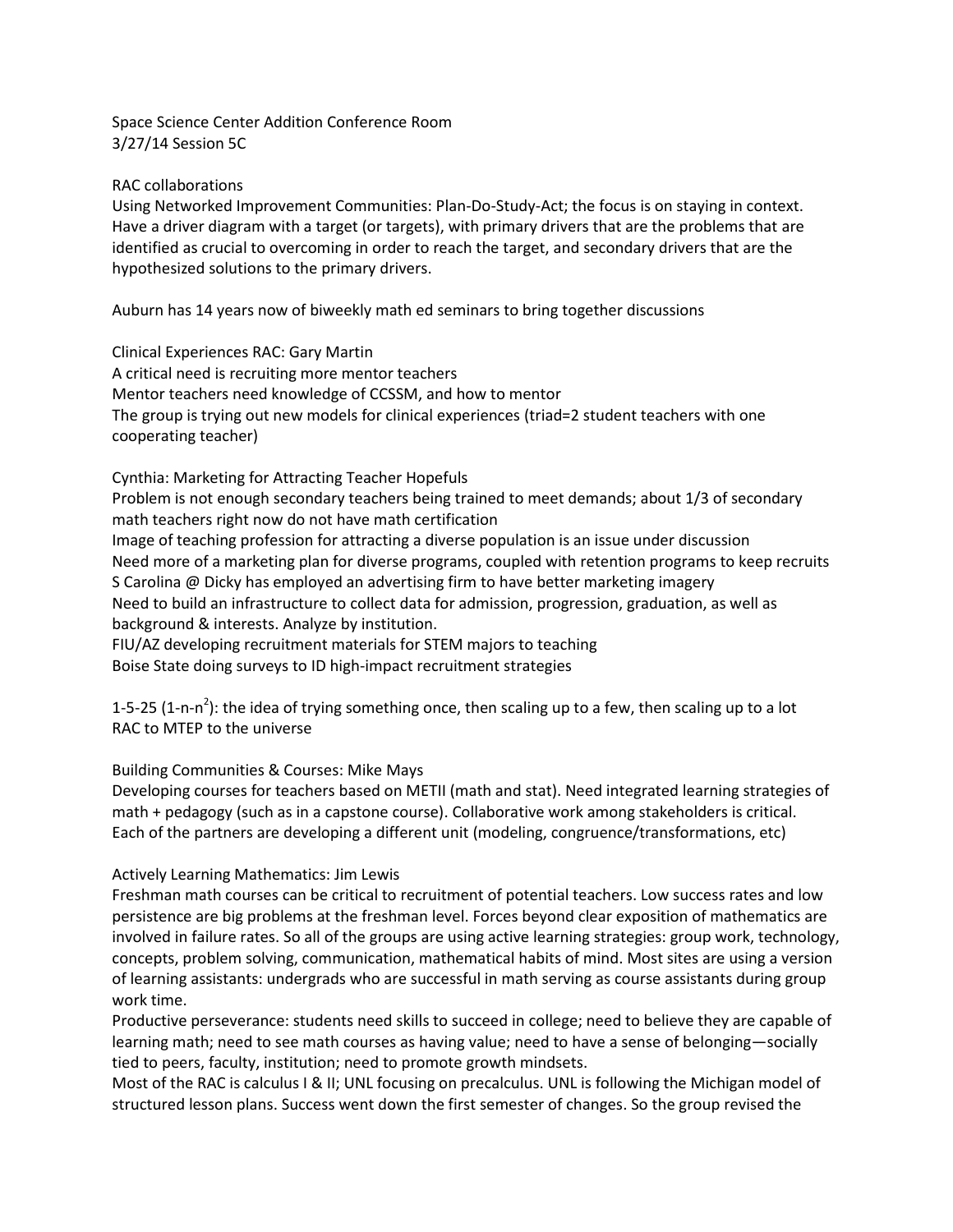lesson plans, created an "entry" exam, have WeBWork homework, team quizzes (outside of class); professional development for graduate teaching assistants (GTAs); substantial faculty mentoring. Next: improve the GTA training (weeklong before seminar, plus ongoing teaching seminar); improve lesson plans; renovated classrooms with tables; time for longer classes (75 min, 3x/week instead of 50 min); understanding how to motivate students; tracking students over time.

Auburn has found that attendance is crucial to active learning, through community building. The students with lower attendance mostly drop the class.

Three dimensions of course design for Preservice secondary teachers Cody Patterson

Secondary math teacher prep is all run through the math dept, including methods (including 4 courses for teachers and 2 methods). The math courses are open to anyone, but designed for teachers. The last of the courses is called Synthesis of Mathematical Concepts (capstone).

Tried to create a capstone course that didn't duplicate past courses, benefited secondary teachers, and will have knowledge that will be retained.

Wanted to look deep (understand central secondary math topics), wide (connecting different topics in mathematics) and far (seeing where K-12 math can solve real world problems; also developing the persistence needed).

Isomorphism between  $(\mathbb{R}, +)$  and  $(\mathbb{R}^+, \cdot)$ 

Quadratic equations: algebraic and geometric points of view

Modeling: using unseen quantities and structures.

Decided to work on understanding that the graphs of any two quadratic functions are similar. (y=kx<sup>2</sup> is similar to y=x<sup>2</sup>). This is hard because algebraic representations of transformations are difficult for students. It is not obvious how to prove this for quadratics in general. Also, Cody realized that students didn't understand enough about graph transformations in general.

Created an activity called "Point Checker". Each group gets a set of cards. The Checker (has an equation); The Transformer (has a transformation like a reflection); The Point Person (check if the following 3 points are on the graph of the transformed graph); The Generalizer (write a rule for checking whether (x,y) is on the transformed graph). Each person can only see their own card and have their own task.

Uses equations that are hard to picture in their head, then consider: What would it mean for a point to be on the transformed graph?

The purpose of the generalization is to see that a point is on the transformation if and only if the invers transformation applied to the point is on the original. This is hard because you have to sort of do transformations in reverse to think about these. This helps give students meaning to why transformation rules tend to work "backwards" (e.g., slide to the right by subtracting).

This then connects to the horizon using transformation matrices.

Then there is a homework assignment with a single parameter to investigate the effects of changing the graph.

Thus, in this example, one goal is deep understanding of transformations—this is a high school topic. Another goal is connecting the algebraic and geometric views of conic sections, and connecting transformations and coordinate geometry. The other goal is looking far: transformations that are not the "usual" ones. A less explicit goal was the role of precise definitions—the definition of similar needs to work for more than just polygons. Also, when there are multiple definitions, it is useful to connect them (such as defining a parabola with focus & directrix, vs looking at ax<sup>2</sup> + bx + c = y)